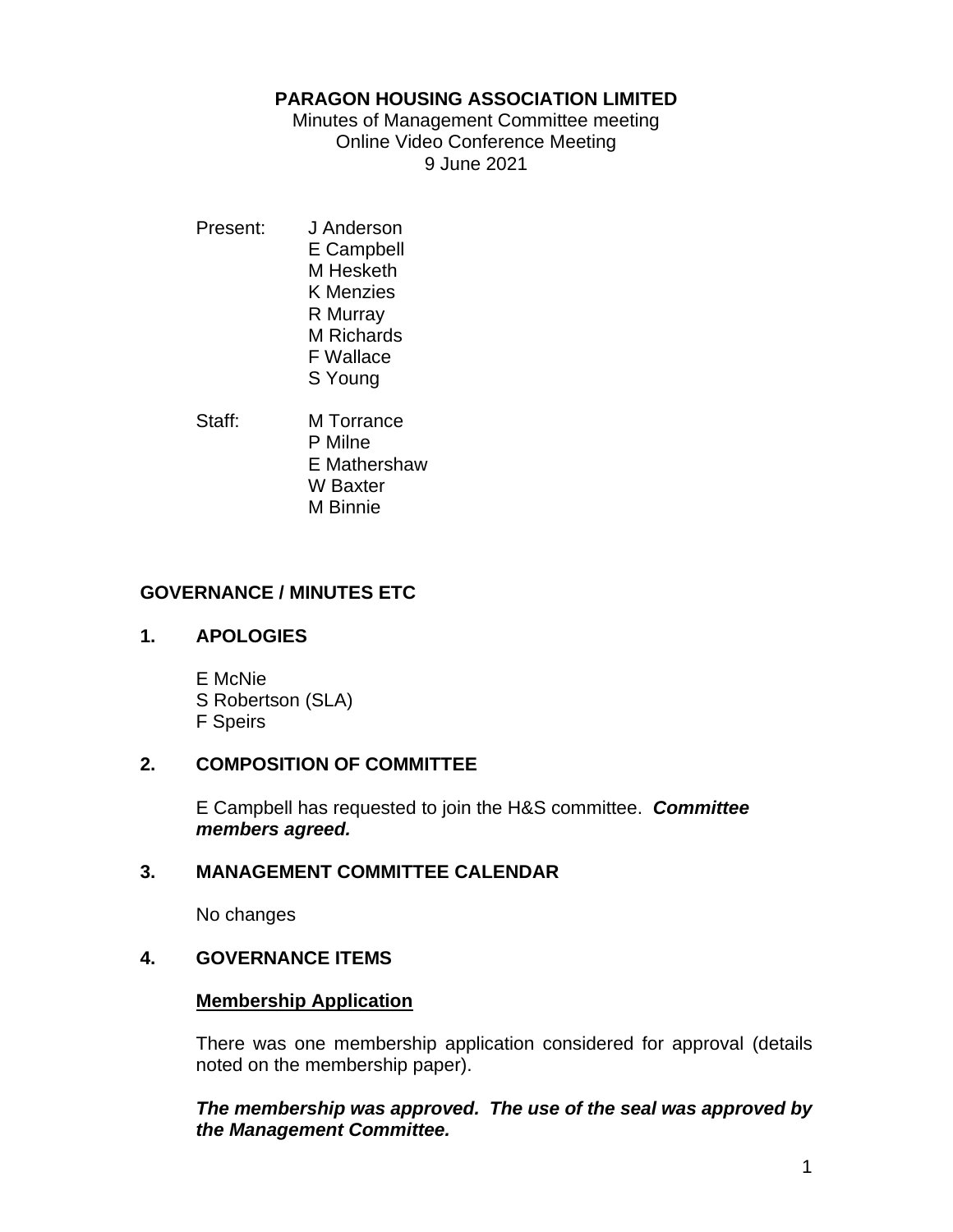# **Membership Cancellation**

In accordance with the Association's Rules there was 1 membership considered for cancellation (details noted on membership paper). Condolences were noted that the member was deceased.

## *Membership cancellation noted/approved.*

*Total number of members – 140*

**Register of Interests** – It was formally noted that M Richards is no longer the Secretary of the Falkirk District Credit Union.

*Note – M Hesketh joined the meeting.*

**Payment Benefits & Entitlements** – For noting only a housing application received from a staff member relative. No offer is being made at this time. The details will be shared with the Chair for noting.

**Code of Conduct** – none

**Notifiable events** – none

**Rule 55 Decision Report** – report updated with agreement to extend the business plan submission date to RBS.

**GDPR/FOI/SAR** – a quarterly report will be provided to committee members going forward.

**SHR Monthly Covid** – the return is now to be submitted quarterly with additional information requested.

## **4a. Minutes of Previous Meeting 24 March 2021**

There were no amendments to the minutes.

Proposed: M Richards Seconded: J Anderson

### *Minutes Approved*

### **4b. Matters Arising**

The H&S committee reviewed a proposal for committee to have a group health and wellbeing session with Seamus Corry and had agreed to have a joint session then with the option for one to one support.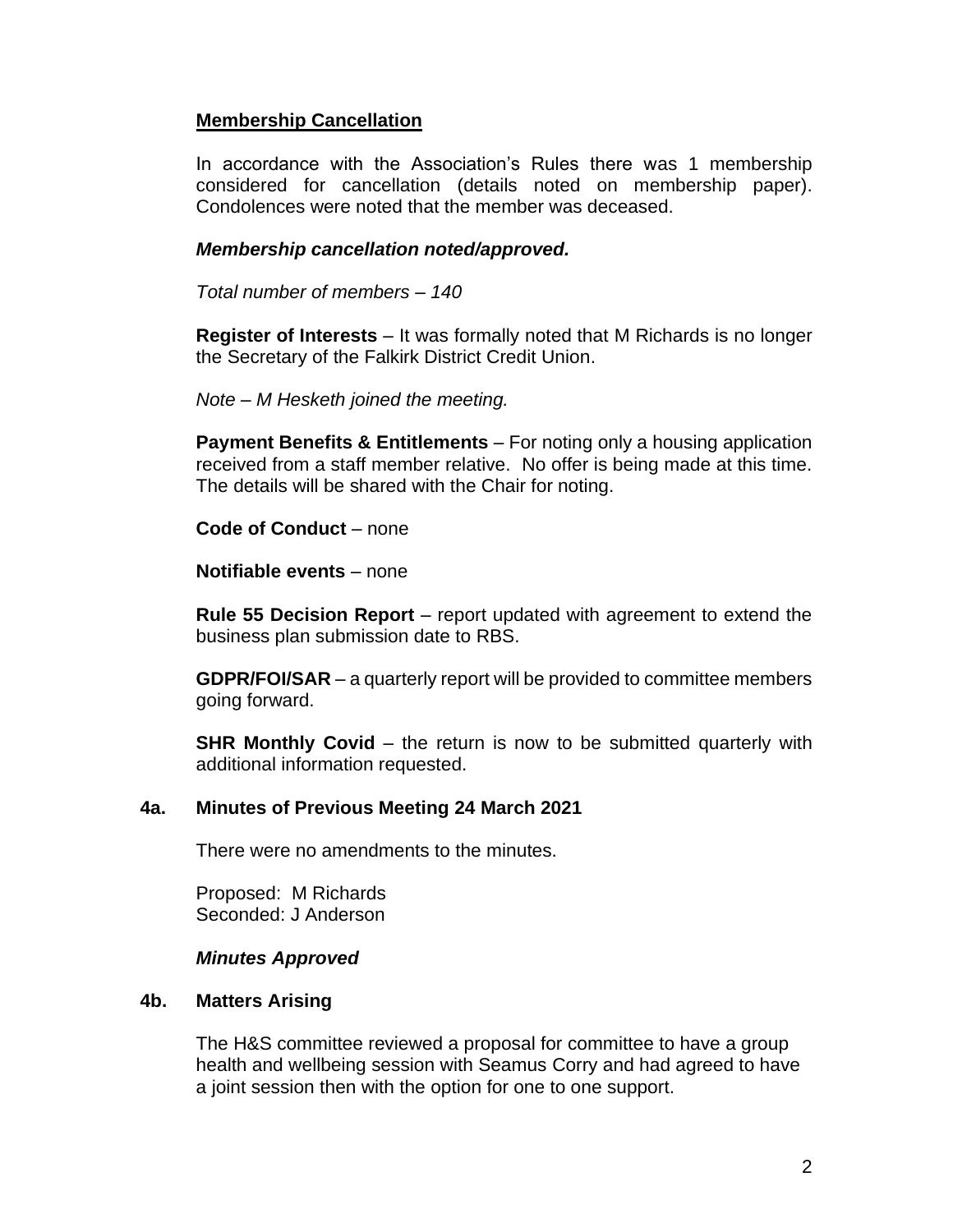Modern Apprentices – M Torrance explained the background of the contract with Falkirk Council's Employment & Training Unit. M Torrance asked committee for Paragon to fund 6 months of the one year programme for one of the positions. *Committee members agreed.*

## **5. BUSINESS ITEMS**

# **5a. PHA Route Map Progress**

Staff continue to work from home with some exceptions. All Risk Assessments and method statements are in place. Continue to discuss home working and returning to the office with staff and reviewing guidance.

M Torrance will attend a EVH session on the new world of work.

W Baxter advised that the majority of contractors are on site and all risk assessments are done. There are no issues with gas servicing.

W Baxter advised that in relation to the JRW contract we are currently working on covid-30 days targets and there is a backlog of about 100 repairs related to covid. A meeting is being held with the contractor tomorrow to discuss and look at reinstating target times from the end of June subject to contractor clearing the backlog.

# **5b. Business Plan**

P Milne went through presentation.

Business plan had to comply with the current covenants.

Discussion continue with bank on relaxation of covenant and business plan will need to be redone.

There was discussion on the levels of risk involved and the underlying assumptions.

*Committee members approved the business plan for submission to lenders.*

## **5c. Development Update**

Discussions ongoing and verbal update provided to committee. No committed projects at this time.

## **5d. Rule Review**

The provision in legislation amended last year which allowed a virtual AGM stood until the end of March 2021 and has not been renewed as far as we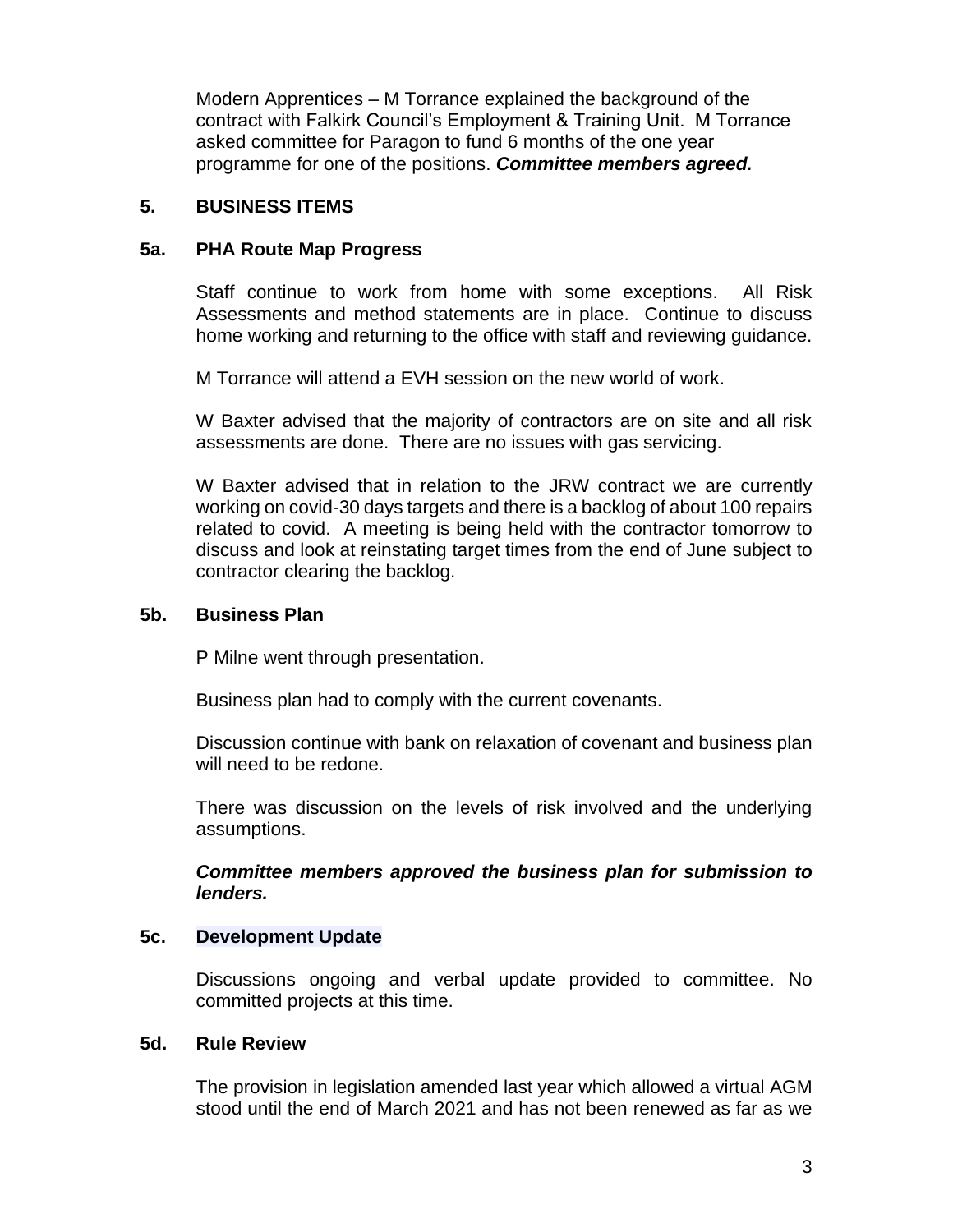are aware. M Torrance awaits feedback from our solicitor for clarification on this.

If the provision is not extended we are unable to hold a virtual SGM for the rule review before the AGM in September and the rules have to be updated in order to allow a virtual AGM to be held.

Suggested the SGM is held before the AGM on the same day.

A rule review paper will be brought to the July committee meeting for consideration.

## **5e. Internal Management Plan – Strategy Review**

The plan is to hold online sessions week commencing 23rd August or  $30<sup>th</sup>$ August.

The likely format and topics to be covered at the session were discussed.

It was noted SHARE has an online session coming up on Succession Planning. Details to be circulated to members.

M Hesketh is standing down at the AGM and will not be seeking reelection.

## **5f. Equalities Action Plan Update**

New guidance was issued by SFHA which includes details of what information should be collected and what it should be used for in order to meet regulatory requirement. The guidance was circulated.

M Torrance is discussing with Link and Falkirk Council on holding a joint training session with a specialist trainer with expert knowledge of the guidance

A meeting is planned with specialist consultant to take forward up date of Equalities Policy/ Action Plan.

## **6. FINANCE & GENERAL PURPOSES**

### **6a. Finance & General Purposes**

The last meeting was held on the  $27<sup>th</sup>$  May 2021 and the draft minutes were circulated.

### **6b. Pensions Update**

P Milne attended an EVH Salary Sacrifice session.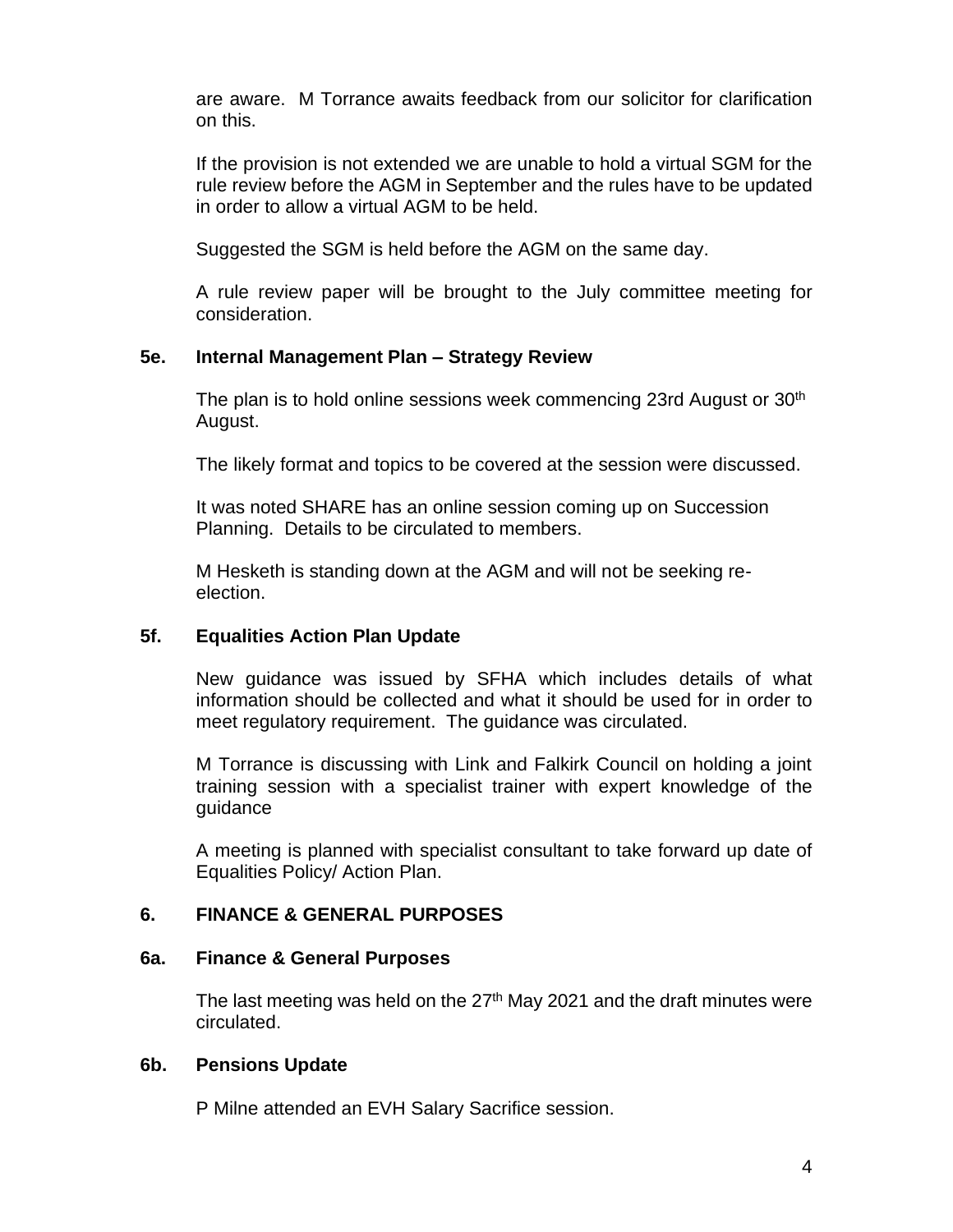P Milne will follow up on pension consultation in July.

# **7. HOUSING MANAGEMENT & INVESTMENT**

## **7a. Housing Management & Investment**

The last meeting was held on Tuesday 8<sup>th</sup> June 2021.

## **7b. Arrears/Voids/Repairs**

Arrears figures positive, lowest level of tenants in arrears for last 18 months.

Section 5 referrals resulted in offer and acceptance of two tenancies.

The F&GP sub committee met the newly Repair Quality Standards Officer by way of introduction.

## **7c. Eviction Reports**

None

### **7d. Programme Report**

W Baxter advised the report was covered in detail at the HM&I sub committee meeting the day prior to the meeting. There were no further questions

## **8. COST PLAN / TENDERS**

### **8a. None**

## **9. AUDIT COMMITTEE**

### **9a. Audit Committee**

The last meeting was held on the  $30<sup>th</sup>$  March 2021 and the draft minutes were circulated.

Both the external and internal auditors were present at the last meeting.

Cyber security has been added to the audit meetings as a standing agenda item.

The external auditors start their audit planning the end of this week and the main audit is on site from 12<sup>th</sup>July 2021.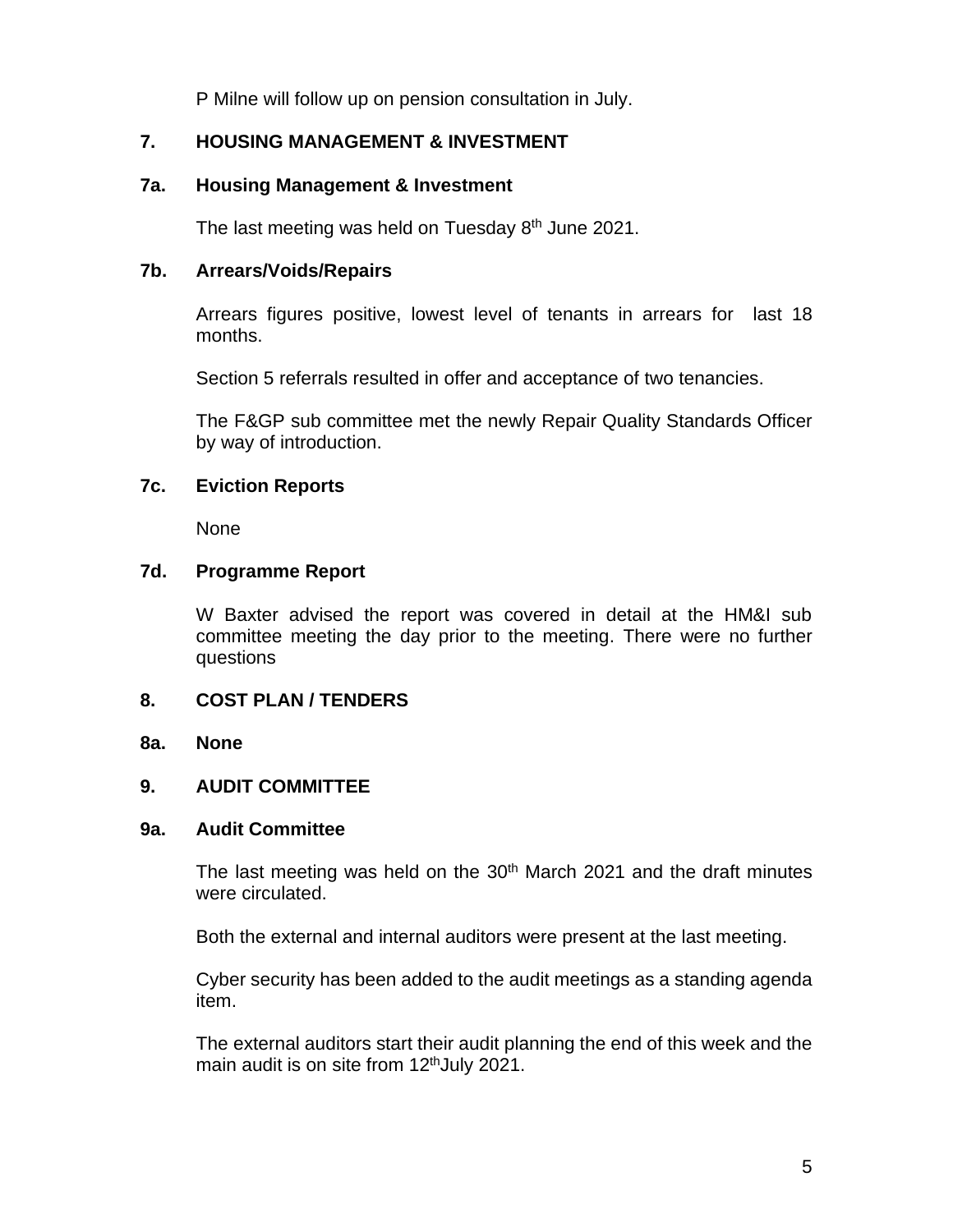# **9b. Risk Report Q4 2020-21**

The report was circulated and noted

## **9c. Internal Audit**

The Performance Management and KPI audit and the Gas Servicing audit were both graded good and there were no priority recommendations.

The Budgeting and Fraud Management audit has to be rescheduled.

The forward internal audit programme will be reviewed.

# **10. HEALTH & SAFETY**

## **10a. Health & Safety Update**

The last meeting was held on the  $1<sup>st</sup>$  June 2021. The minutes of previous meetings of 31<sup>st</sup> March and 1<sup>st</sup> June were circulated.

## **10b. H&S Manual Audit & Action Plan**

The H&S manual audit was carried out remotely.

M Torrance noted some of the points raised during the audit.

- The report noted that there was a good level of compliance and some recommendations for improvements were included in the report
- Not all staff and committee had signed the responsibilities page due to home working therefore it was suggested to do remotely and accept an email as signature – this has now been completed.
- Add ladder check into monthly inspection.
- Asbestos Policy work by the appointed consultant had been held up on updating the policy due to Covid so the updated document was not available before audit . The updated policy now in place
- Lone Working Risk Assessment this was reviewed with staff at February 2020 training before the office closed for lockdown and documentation requires to be updated

Amenity housing – The legal position has been checked as to what is required in relation to inspections and this complex is not legally classed as sheltered. The Risk Assessment has been updated and an action plan is in place. The Estates team have developed an electronic form to complete weekly and to ensure include the fire doors are specifically included. There was discussion on the level of competency for checking fire doors. ACS are updating Fire Risk Assessments during August and W Baxter will have a discussion with them on this.

The H&S committee are going to look at a remit for a specific Stock H&S sub committee and will bring forward proposals on this.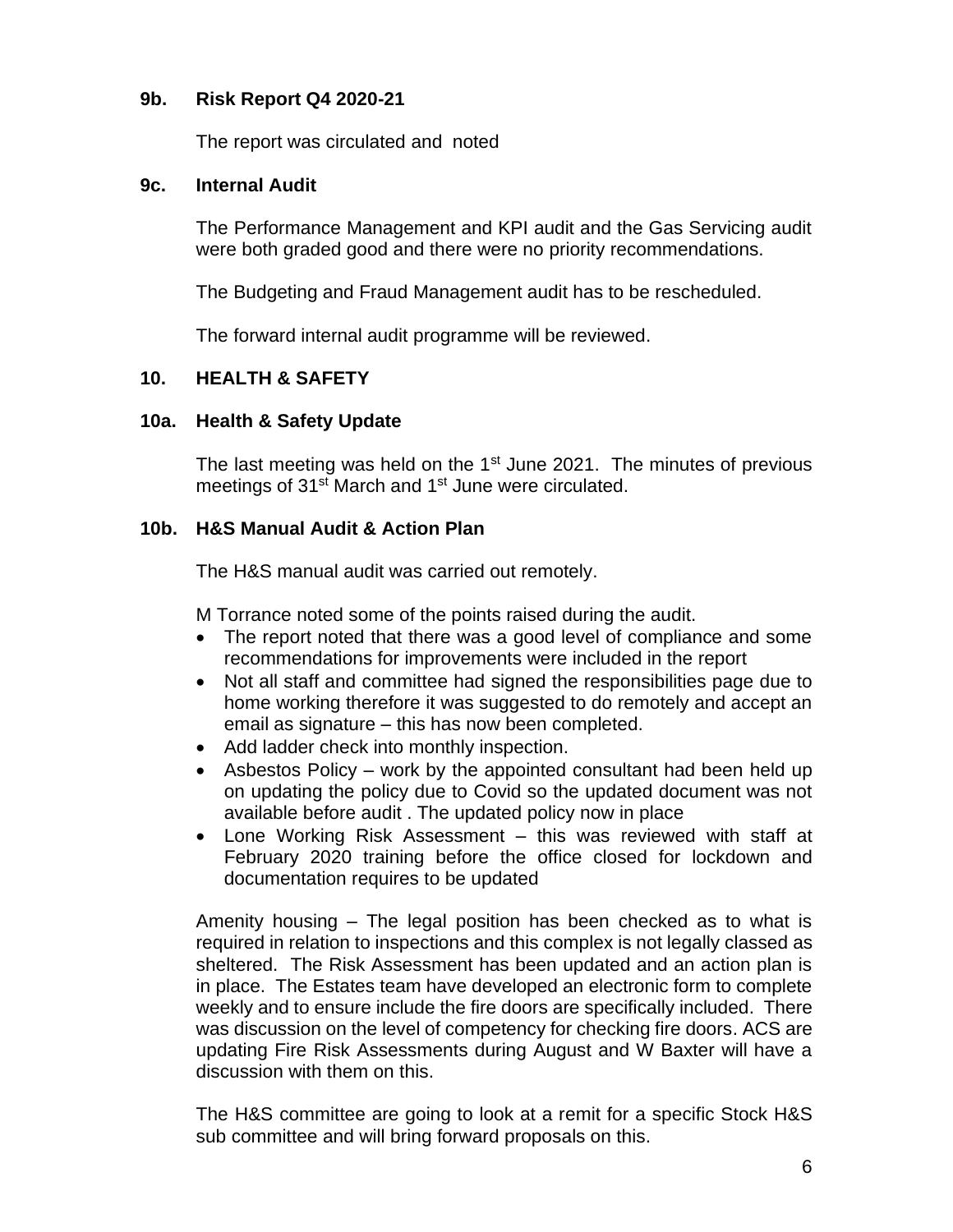## **10c. Healthy Working Lives**

No update

## **11. REGULATORY ISSUES**

### **11a. ARC Submission**

The ARC was approved at the F&GP sub committee on the  $27<sup>th</sup>$  2021 May and submitted to the SHR by the due date. The members undertook a comparison of year on year performance.

A full copy of the ARC was provided to all committee members.

## **11b. SHR Board Membership**

Information circulated for anyone interested.

## **12. POLICY ISSUES**

## **12a. Policy Monitor**

**Noted** 

## **12b. Draft Risk Management & Internal Audit Strategy Policy**

Following previous discussion with a matrix is now included within the policy. M Torrance had also taken advice from the internal auditor.

## *Committee members approved the Risk Management & Internal Audit Strategy Policy.*

## **12c. Draft Asbestos Management Policy**

ACS have reviewed the policy and were satisfied with what was in place with regards to asbestos management and the policy was updated. The policy statement was considered and it was noted that documentation on the complete scheme of management was included in the information papers.

## *Committee members approved the Asbestos Management Policy.*

## **12d. Draft Factoring Policy**

E Mathershaw provided information on this and noted that the committee are only being asked to approve the draft for consultation at this stage.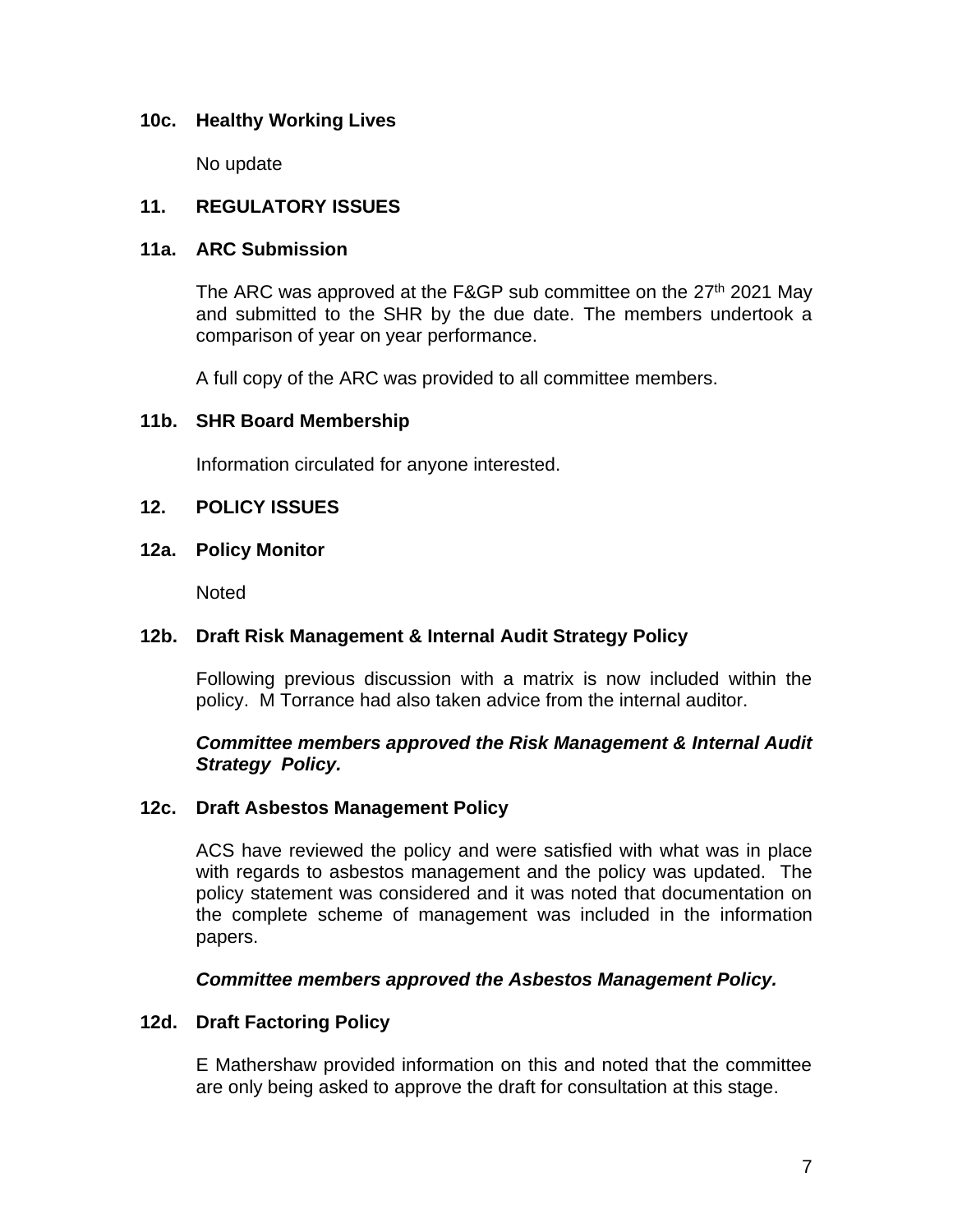The level of engagement with owners in recent months has been positive and a group meets monthly. The number of owners engaged compared to number of factored owners is a small percentage. A survey was carried out in January and got a very low response.

Recommendation – engage consultant to do a survey with owners.

In the report it outlines the context for the review. The revised Factors code of conduct should have been reviewed in 2019 but the Scottish Government only published the revisions in January 2021. The main changes are minor and were outlined in the paper.

The Code of Conduct required that if making any substantial changes to the written statement of service then owners must be given a copy and also when an owner changes a copy has to be given to the new owner within 4 weeks.

The policy has been reviewed against the code of conduct and the Housing Manager is satisfied nothing in it that conflicts with this.

Need to adopt code of conduct by the 16<sup>th</sup> August 2021.

There is a need to engage and consult with owners on a number of different aspects of the policy.

The three recommendations for consideration are:

- 1. adopt code of conduct for implementation by  $16<sup>th</sup>$  August
- 2. adopt draft for consultation
- 3. committee to approve engagement of consultants to undertake an annual survey

## *Committee members approved the above three recommendations.*

## *Standing orders suspended – committee members agreed*

## **12e. Rent Harmonisation Exercise**

E Mathershaw advised HM&I sub committee were updated at their meeting yesterday on this subject.

E Mathershaw wanted to make members aware this is progressing as previously agreed and have advertised a Quick Quote via Public Contracts Scotland for consultants to carry out the work and quotes are due back Friday 11<sup>th</sup> June. Volunteers will be required to sit on the panel.